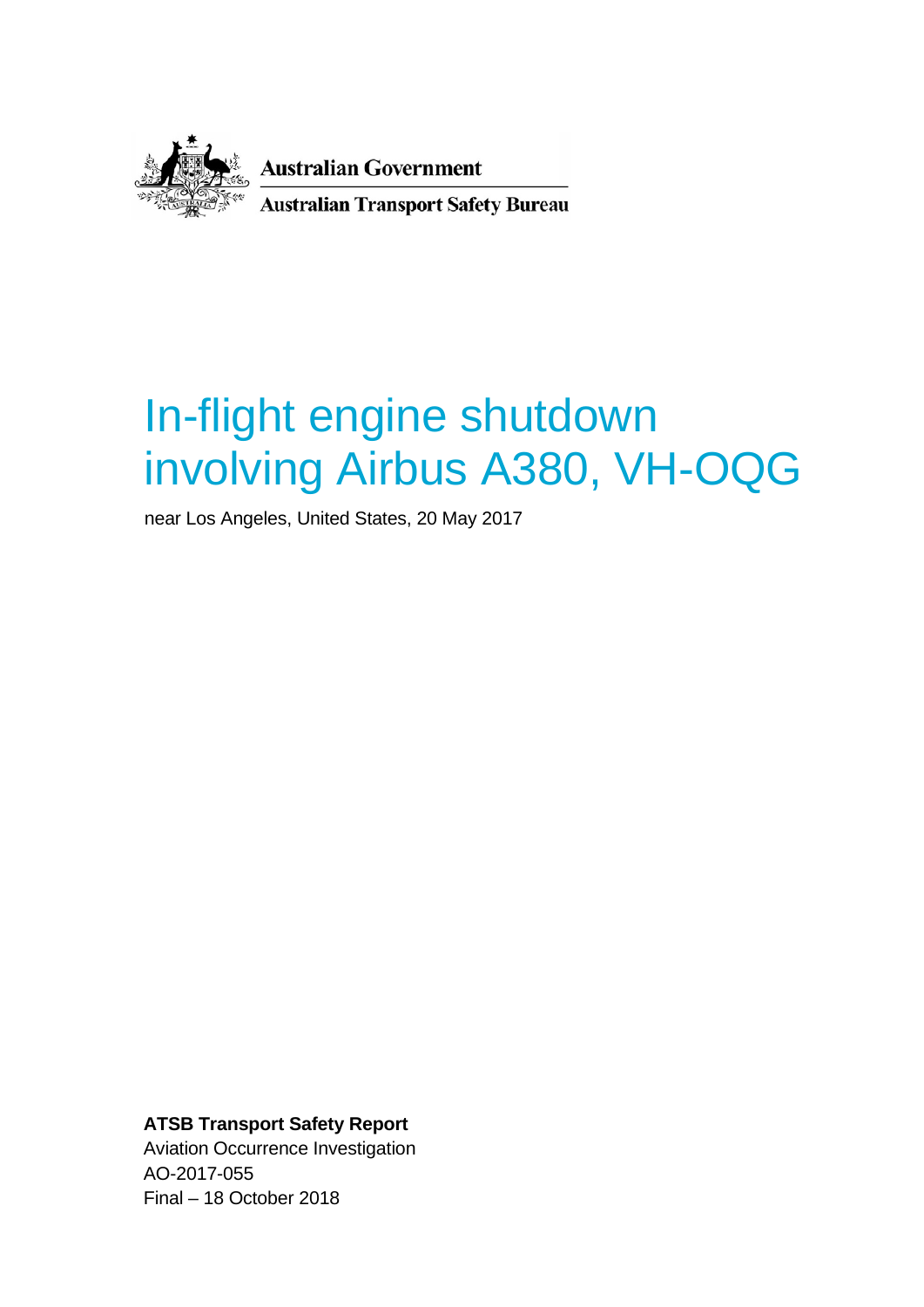Released in accordance with section 25 of the *Transport Safety Investigation Act 2003*

#### **Publishing information**

|                   | Published by: Australian Transport Safety Bureau                  |  |
|-------------------|-------------------------------------------------------------------|--|
|                   | Postal address: PO Box 967, Civic Square ACT 2608                 |  |
| Office:           | 62 Northbourne Avenue Canberra, Australian Capital Territory 2601 |  |
| Telephone:        | 1800 020 616, from overseas +61 2 6257 4150 (24 hours)            |  |
|                   | Accident and incident notification: 1800 011 034 (24 hours)       |  |
| <b>Facsimile:</b> | 02 6247 3117, from overseas +61 2 6247 3117                       |  |
| Email:            | atsbinfo@atsb.gov.au                                              |  |
| Internet:         | www.atsb.gov.au                                                   |  |

#### © Commonwealth of Australia 2018



#### **Ownership of intellectual property rights in this publication**

Unless otherwise noted, copyright (and any other intellectual property rights, if any) in this publication is owned by the Commonwealth of Australia.

#### **Creative Commons licence**

With the exception of the Coat of Arms, ATSB logo, and photos and graphics in which a third party holds copyright, this publication is licensed under a Creative Commons Attribution 3.0 Australia licence.

Creative Commons Attribution 3.0 Australia Licence is a standard form license agreement that allows you to copy, distribute, transmit and adapt this publication provided that you attribute the work.

The ATSB's preference is that you attribute this publication (and any material sourced from it) using the following wording: *Source:* Australian Transport Safety Bureau

Copyright in material obtained from other agencies, private individuals or organisations, belongs to those agencies, individuals or organisations. Where you want to use their material you will need to contact them directly.

#### **Addendum**

| Page | Change | Date |
|------|--------|------|
|      |        |      |
|      |        |      |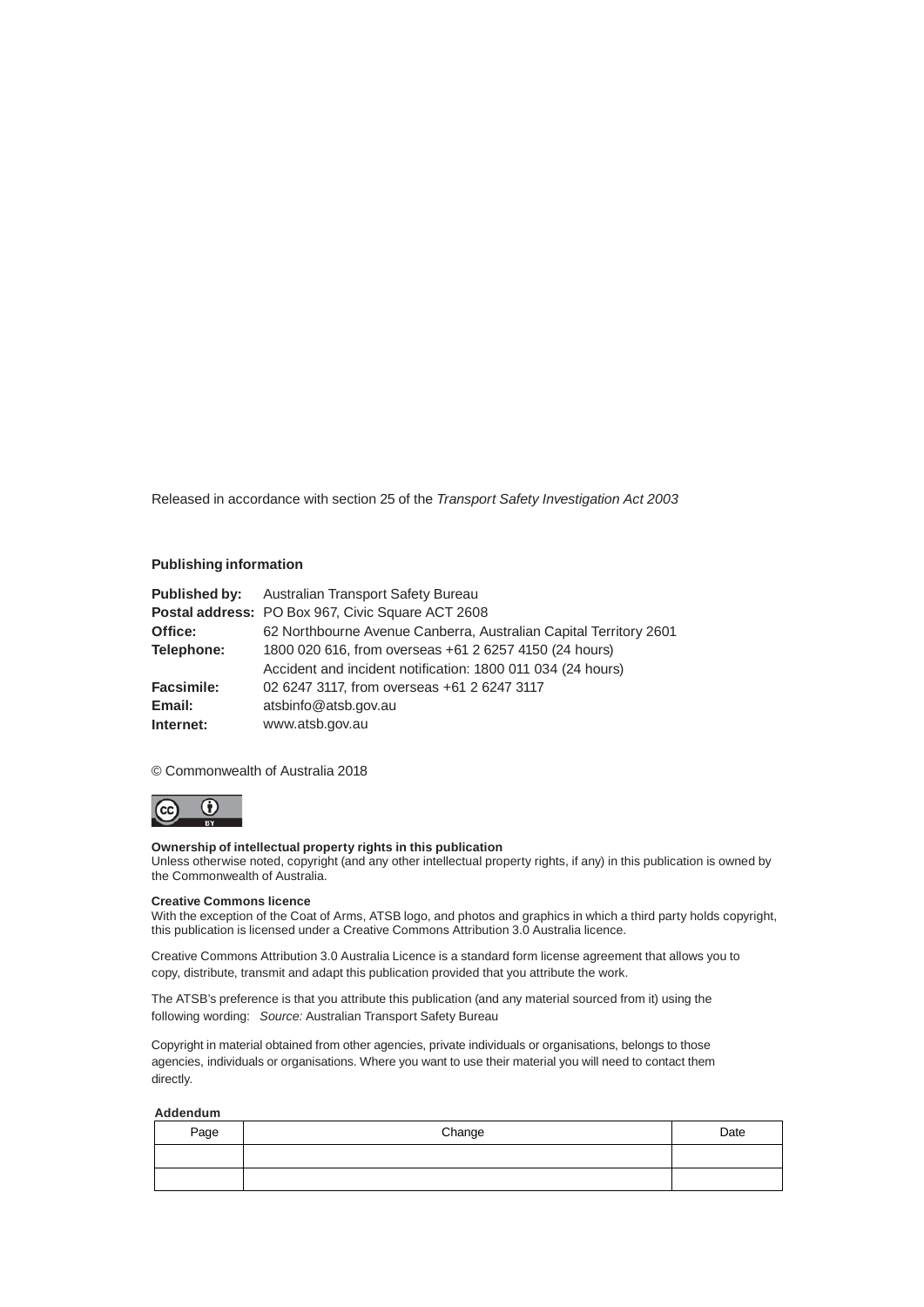# **In-flight engine shutdown involving Airbus A380**

# **What happened**

-

On 20 May 2017, an Airbus A380-842 aircraft, registered VH-OQG, was operating Qantas flight QF 94, from Los Angeles International Airport (LAX), United States, to Melbourne, Victoria. The aircraft departed from runway 24 left (24L) at LAX at about 0542 coordinated universal time (UTC), [1](#page-2-0) at the maximum take-off weight of 569 tonnes.

The flight crew comprised the captain, the first officer and two second officers.

The aircraft was cleared by air traffic control (ATC) to climb to flight level (FL) 3[2](#page-2-1)0.<sup>2</sup> After reaching that level, the captain and a second officer (SO2) left the flight deck for the crew rest area. The first officer then took over as pilot flying (PF) and the other second officer (SO1) was pilot monitoring (PM).[3](#page-2-2)

About two hours after departing LAX, the flight crew requested and received ATC clearance to climb to FL 340. The flight crew commenced the climb and increased the thrust on all four engines to 93 per cent 'N1'<sup>[4](#page-2-3)</sup>.

As the aircraft passed FL 325, the crew on the flight deck heard a loud bang and felt a sudden and unusual vibration of the aircraft, which reduced significantly after about 2 seconds. The first officer noticed No. 4 engine's N1 was much lower than the other three engines – at about 49 per cent (although the flight data showed about 71 per cent N1). The captain, who was in the crew rest area, heard the bang and felt the vibration so he returned to the flight deck.

Flight data showed that as the aircraft passed FL 325, the No. 4 engine intermediate pressure turbine experienced an overspeed and its N2 increased from 92 per cent to the redline limit of 98.5 per cent over the next 2 seconds. An electronic centralised aircraft monitoring (ECAM) 'ENG 4 N2 OVER LIMIT'[5](#page-2-4) message and master warning appeared for 2 seconds.

The SO1 and first officer saw an ECAM message flash up but it disappeared before they could read it.

Shortly after, an advisory message (ADV) appeared on the engine warning display and 6 seconds later the message 'ENG 4 NORM MODE FAULT' appeared on the ECAM, along with the associated checklist, a single chime and illumination of the master caution. The ECAM message indicated that there was a problem with the full authority digital engine control (FADEC) of that engine. That fault was triggered by the automatic reversion of the FADEC of engine 4 to alternate mode, caused by the loss of air data or engine sensing parameters.

The flight crew actioned the ECAM first because it had a higher priority than the advisory message<sup>6</sup>.

<span id="page-2-0"></span><sup>1</sup> Coordinated Universal Time (UTC): the time zone used for aviation. Local time zones around the world can be expressed as positive or negative offsets from UTC.

<span id="page-2-1"></span><sup>&</sup>lt;sup>2</sup> Flight level: at altitudes above 10,000 ft in Australia, an aircraft's height above mean sea level is referred to as a flight level (FL). FL 320 equates to 32,000 ft.

<span id="page-2-2"></span><sup>&</sup>lt;sup>3</sup> Pilot Flying (PF) and Pilot Monitoring (PM): procedurally assigned roles with specifically assigned duties at specific stages of a flight. The PF does most of the flying, except in defined circumstances; such as planning for descent, approach and landing. The PM carries out support duties and monitors the PF's actions and the aircraft's flight path.

<span id="page-2-3"></span><sup>4</sup> In a 3-spool turbine engine, N1 refers to the low-pressure (LP) shaft speed, expressed as a percentage of a nominal datum speed. N2 refers to the intermediate pressure (IP) shaft speed.

<span id="page-2-4"></span><sup>&</sup>lt;sup>5</sup> The triggering condition was the automatic reversion of the FADEC of engine 4 to alternate mode caused by the loss of either air data or engine sensing parameters.

<span id="page-2-5"></span>An advisory message means that an instrument is showing an indication outside the normal range.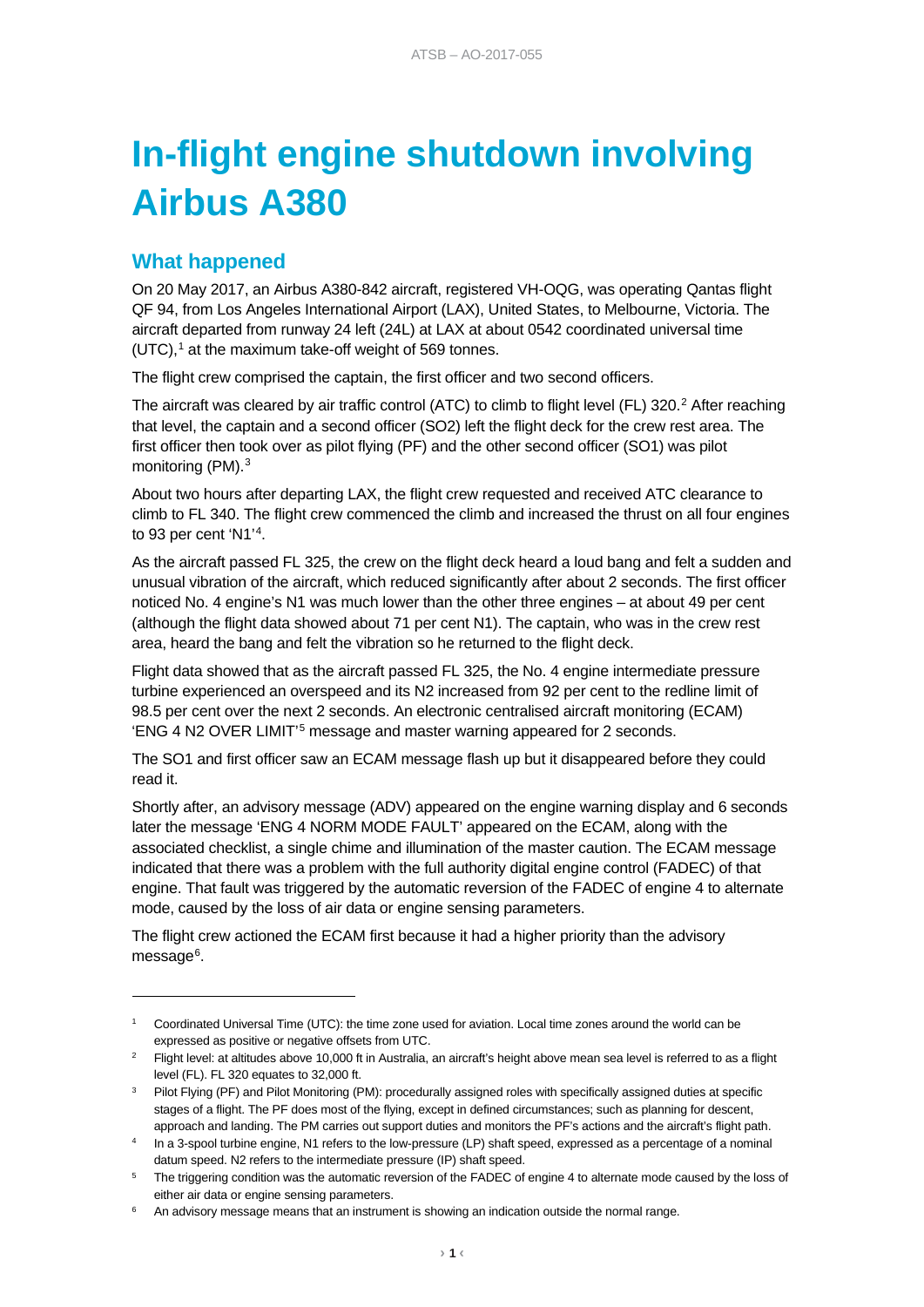There were only two items on the ECAM checklist. The first required the flight crew to select the switch to set the FADEC to alternate mode for all engines. The second item was to set the autothrust as required (the autothrust was already at an appropriate setting). After completing those two actions, the ECAM message cleared and there were no other ECAMs at that stage.

The first officer received an interphone call from a cabin crewmember in the forward main galley reporting a bang and feeling vibrations. He then received a second interphone call from the cabin crewmember in the main economy galley, reporting that a passenger had seen flames and sparks coming from the right outboard engine.

As the flight crew finished actioning the engine 4 normal mode fault ECAM checklist, the captain arrived on the flight deck, about 60 to 90 seconds after he had heard the bang. The SO1 made the required callout to the first officer when the aircraft was 1,000 ft below FL 340, then swapped out of the captain's seat. The first officer briefed the captain on the events, and the captain resumed the PF role from the left seat and the first officer became the PM.

The SO1 received multiple calls from cabin crewmembers advising that the aircraft was vibrating in an unusual way, and some had seen sparks and flames. The flight crew found this information very useful because at that stage they had no indication on the flight deck of engine fire.

The flight crew investigated the cause of the ADV message and found that the N1 vibration signal for engine No. 4 indicated 10 units, which was the maximum value.

At about 0724, the aircraft levelled off at FL 340 and the flight crew commenced the abnormal checklist for high engine vibration. According to the flight data, at 0726:17, the flight crew reduced the thrust on engine No. 4 to idle (then generating around 24 per cent N1).

At 0726:44, the engine fire warning 'ENG 4 FIRE' ECAM message displayed. The flight crew did not finish the high vibration checklist because the engine fire warning had the highest priority and the flight crew actioned the associated checklist. At 0727:02, the flight crew selected the No. 4 engine master switch off, then pushed the engine No. 4 fire button and discharged one fire retardant agent. The engine fire ECAM cleared.

With the No. 4 engine shut down, the flight crew discussed their options. The aircraft was short of the equal time point between Los Angeles and Honolulu and the weather at both airports was suitable for a diversion, so the crew decided to return to Los Angeles.

The SO1 spoke to the company (Qantas) maintenance watch about the aircraft's status and to the integrated operations centre about the return to Los Angeles. He also sent a message via the aircraft communications addressing and reporting system (ACARS) advising the company of the engine fire and that they were returning to LAX. The first officer declared a PAN<sup>[7](#page-3-0)</sup> and requested ATC clearance to descend initially to FL 300 and later to FL 290, advising they had shut down an engine and required a diversion to LAX. Air traffic control cleared the aircraft to return to LAX, which was about 2 hours away.

The captain made a public address to the cabin crew and passengers stating that they had an engine issue and had shut down one engine, and were returning to Los Angeles.

There was a light easterly wind at LAX, which would mean a tailwind on runway 25L of about 3 kt. Despite this, the flight crew assessed that it was preferable to land on runway 25L than runway 07 right (07R). This was because of sand dunes and a relatively dark area on the approach to 07R and, more significantly, because autoland $8$  is not permitted on runway 07R. They therefore planned for an autoland on runway 25L at a landing weight of about 500 tonnes, and this was programmed into the flight management system. The FO and captain discussed the autobrake setting and elected to set autobrake 2.

-

<span id="page-3-0"></span>PAN PAN: an internationally recognised radio call announcing an urgency condition which concerns the safety of an aircraft or its occupants but where the flight crew does not require immediate assistance.

<span id="page-3-1"></span>A fully automated landing procedure.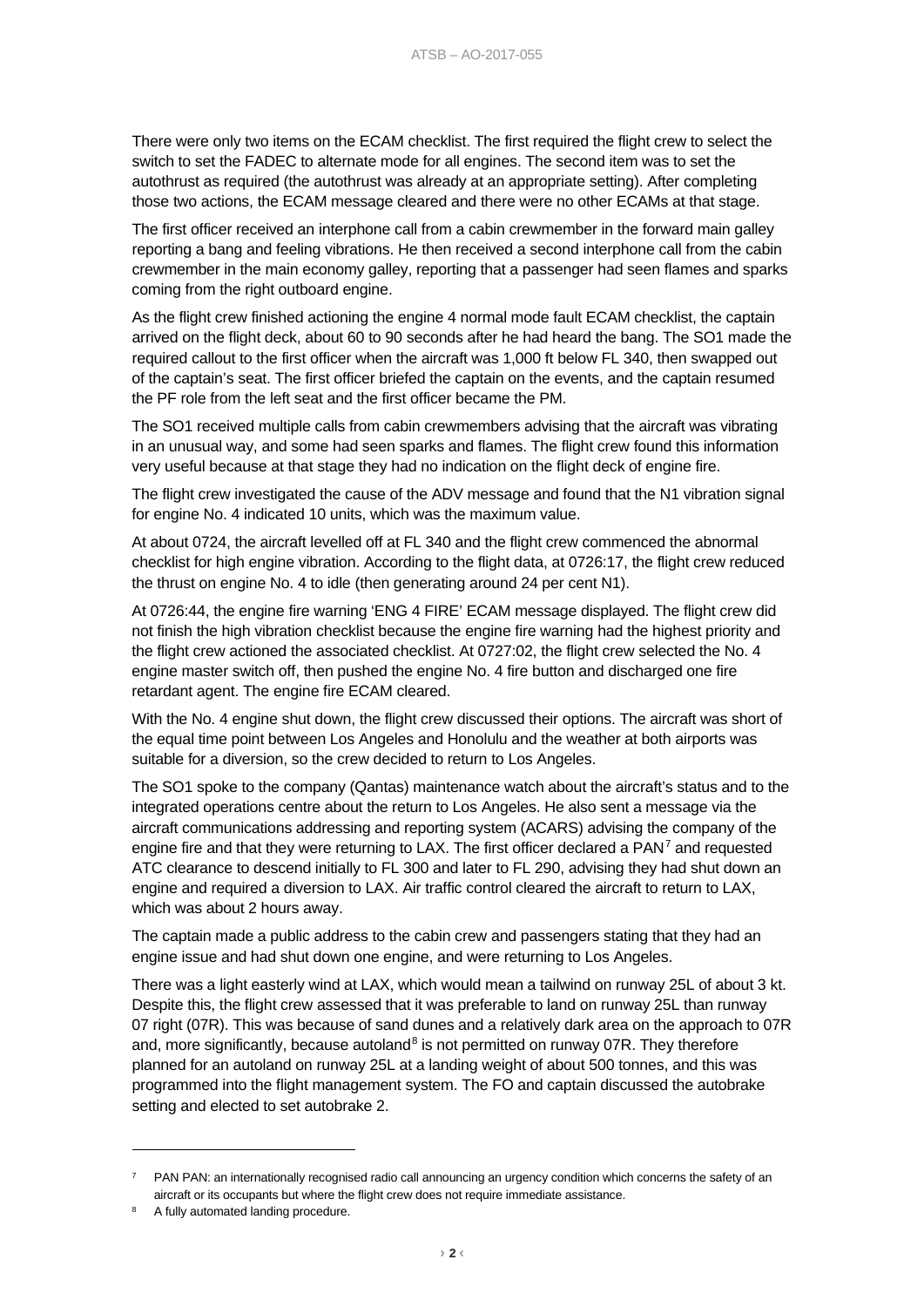When the flight crew received the next weather update, there was an indication of a 5 to 6 kt tailwind on runway 25L. They reworked the landing calculations and found that there was still sufficient margin available on runway 25L as their preferred runway for autoland. They decided, however, to jettison fuel down to a landing weight of 461 tonnes, which gave them a safety margin of 860 m runway length.

At 0944, the fuel jettison was completed over water prior to crossing the coast, about 140 NM from LAX.

The flight crew conducted a normal approach and autoland landing onto runway 25L at about 0956.

During the landing roll, as the aircraft decelerated to 80 kt, the captain deselected autobrake and used the full length of the runway to gradually stop the aircraft. After receiving ATC clearance, the captain taxied the aircraft to the parking bay escorted by airport firefighting services.

The maximum brake temperature recorded was 535 °C, within the normal range. As such, there was no requirement for an emergency disembarkation and the passengers and crew disembarked at the gate.

#### *Communication between cabin crew and flight crew*

If the cabin crew have concerns about something that potentially affects the safety of the flight, they should immediately contact the flight deck. According to the flight crew, the cabin crew had provided timely and vitally important information to them, particularly regarding flames and sparks that the flight crew had not known about.

However, due to the number of cabin crewmembers located in different places on the aircraft, several calls were made to the flight deck. The flight crew's priority at the time was to respond to the fire warning, so they were unable to respond to all of the calls immediately. When the captain tried to contact the flight deck on the interphone after hearing the bang, it was engaged due to the cabin-flight deck communications.

#### *Engine vibrations*

The first officer indicated that unlike his experience of Boeing aircraft, where there was a hard limit for engine vibration, they did not get an ECAM generated for the high vibration. According to the captain, flight crew are trained to strictly adhere to ECAM protocols. The high engine vibration procedure was part of the abnormal procedures menu and not presented as an ECAM. Therefore, the FADEC ECAM had higher priority than the high vibration advisory, and the crew did not shut down the engine until the engine fire warning ECAM required this action.

The flight crew operating manual (FCOM) stated that the ECAM vibration advisory is mainly a guideline to monitor the engine parameters and does not call for an immediate engine shutdown. The FCOM also states that high N2 vibrations can occur with or without airframe vibrations and that flight crew should cross-reference other engine parameters in order to determine the required course of action.

Airbus provided the following rationale for the procedure to be followed by flight crew for engine vibrations:

- The advisory message blinks when there is an abnormal vibration, that is, when N1 or N2 exceed 5 units.
- When the advisory illuminates, flight crew can check the associated ECAM Not Sensed procedure ENG HI VIBRATIONS, which recommends monitoring engine parameters and reducing thrust if possible to maintain vibration level below the advisory threshold.
- If vibration is still above the advisory threshold, the decision to shut down the engine is left to the crew – the checklist item states 'ENG (AFFECTD) MASTER OFF…CONSIDER.'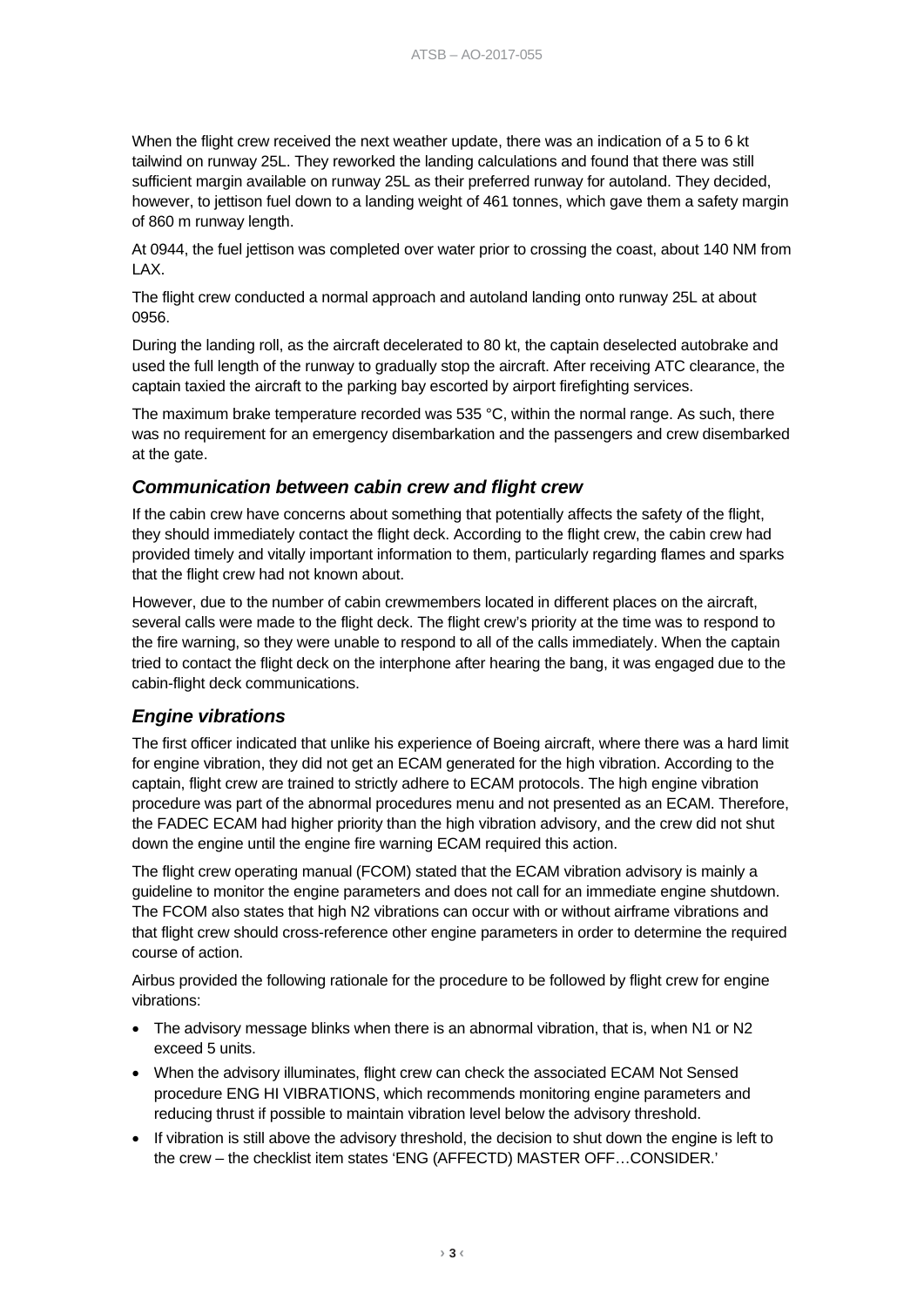## *Autoland and fuel jettison*

The A380 is designed so that it can return immediately to the runway from where it departed, and the runway distance will be sufficient to land. The aircraft was certified to autoland at maximum take-off weight. It had taken off from LAX at the maximum take-off weight of 569 tonnes.

Jettisoning fuel enables the flight crew to reduce the aircraft weight to about 440 tonnes. The flight crew elected to jettison fuel to increase the safety margin with the tailwind on the preferred runway.

A prime consideration for an overweight landing is minimisation of the rate of descent on touchdown, where possible to less than 300 ft per minute. Autoland is recommended to reduce the rate of descent on touchdown, and it allows a more consistent approach profile. With one engine shut down, the attitudes, speeds and thrust settings differ from the normal landing phase. The autoland manages those settings and allows the flight crew to monitor the aircraft more effectively.

The overweight landing auto-generates a report that includes touchdown weight and descent rate. After landing in LAX, engineers performed the diagnostic checks and found the touchdown rate of descent was within the limits and the aircraft was wings level at touchdown.

The reduced weight also lessened the risk of hot brakes and wheel fires, and would improve performance in case a go-around was required.

## *Engineering inspection*

Initial engineering inspection of the No. 4 engine following the incident found damage to the low-pressure turbine blades. There was no visible indication of fire and the event was contained, such that there was no breach of the engine casing. There was minor damage to the right flap and flap fairing from debris exiting the rear of the engine.

# **Safety analysis**

#### *Engine manufacturer investigation*

Rolls-Royce, the manufacturer of the aircraft's Trent 900 engine, conducted an investigation into the engine failure that caused the shutdown.

A teardown of the engine found internally-corroded low-pressure turbine stage 2 (LPT2) blades. The corrosion led to fatigue cracking and subsequent release of blade shroud debris, resulting in significant downstream engine damage.

The corrosion resulted from chemical residue in the hollow blades from cleaning operations at the last service (July 2015). Consequently, Rolls-Royce conducted a thorough audit of cleaning operations and took additional safety action (see Safety action section).

#### *Fire*

The fire and overheat detection system was assessed in an attempt to determine the cause of the fire warning. No issues were identified and the fire/overheat detector assemblies were removed and returned to the vendor for further assessment.

The detector manufacturer identified wear in the unit that would have made it more sensitive to vibration and increase the chance of spurious warnings. Rolls-Royce assessed that it was very likely that the wear, coupled with the vibrations associated with this event, contributed to the spurious fire warning.

## **Findings**

These findings should not be read as apportioning blame or liability to any particular organisation or individual.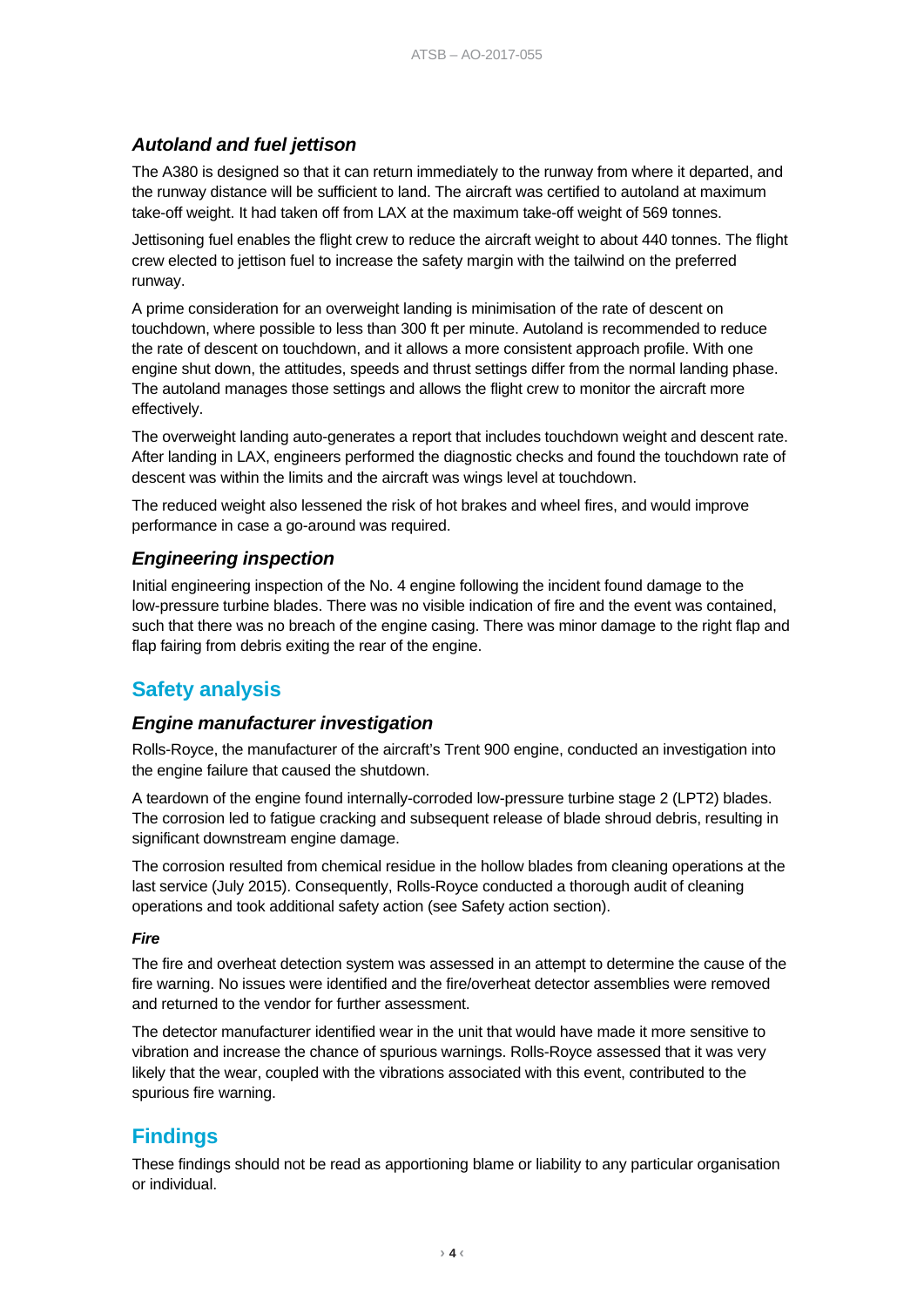- Internal corrosion of low-pressure turbine stage 2 blades resulted in fatigue failure and separation of blade debris and downstream damage through the engine.
- The blade corrosion resulted from chemical residue associated with the cleaning procedure used during the last engine service.

## **Safety action**

Whether or not the ATSB identifies safety issues in the course of an investigation, relevant organisations may proactively initiate safety action in order to reduce their safety risk. The ATSB has been advised of the following safety action in response to this occurrence.

## *Rolls-Royce*

Rolls-Royce, the engine manufacturer has advised the ATSB that it has taken the following safety actions as a result of this occurrence:

- Twelve other engines with blades potentially affected by the cleaning process were identified for removal from service under Rolls-Royce Alert non-modification service bulletin (NMSB) RB.211-72-AJ933. At least five engines had been removed at the time of publication of this report.
- Stage 5 low pressure turbine blades that had been exposed to the same processing corrosion issue were also identified. As a result, Rolls Royce drafted an additional, recommended NMSB to address engines with exposed Stage 5 blades installed.
- Blade overhaul cleaning operation instructions were revised, with additional detail to incorporate best practice with respect to removal of process solutions and chemical residues. This included modifying the orientation and support of the blades during the cleaning process and pressurised water flushing of aerofoil cavities after cleaning to ensure removal of residual cleaning compounds. The rationalised best practice has been applied at all facilities that conduct cleaning of Trent 900 Stage 2 low pressure turbine blades.
- Blade serial numbers are to be marked at the root so they are easily identified in future instead of at the tip where shroud losses more commonly occur.
- The engine manufacturer distributed an internal safety alert report to highlight the potential issue that could affect other Rolls-Royce engine types.

## *European Aviation Safety Agency*

The European Aviation Safety Agency released Airworthiness Directive (AD) 2018-0121, effective June 2018, relating to the potential for blade corrosion due to residual cleaning contaminants. The AD mandated replacement of the affected blades in accordance with the Rolls-Royce NMSB RB.211-72-AJ933.

## **Safety message**

This incident highlights the importance of reviewing maintenance processes to ensure best practice is followed.

The incident is also an example of effective crew resource management techniques. The flight crew reported that their actions and response, from the initial engine issue when only two members of the flight crew were in the cockpit to the approach and landing with all four crewmembers on the flight deck, flowed very smoothly. They also felt that their collaborative decision-making was excellent and that the highly experienced second officers provided valuable support to the flying pilots.